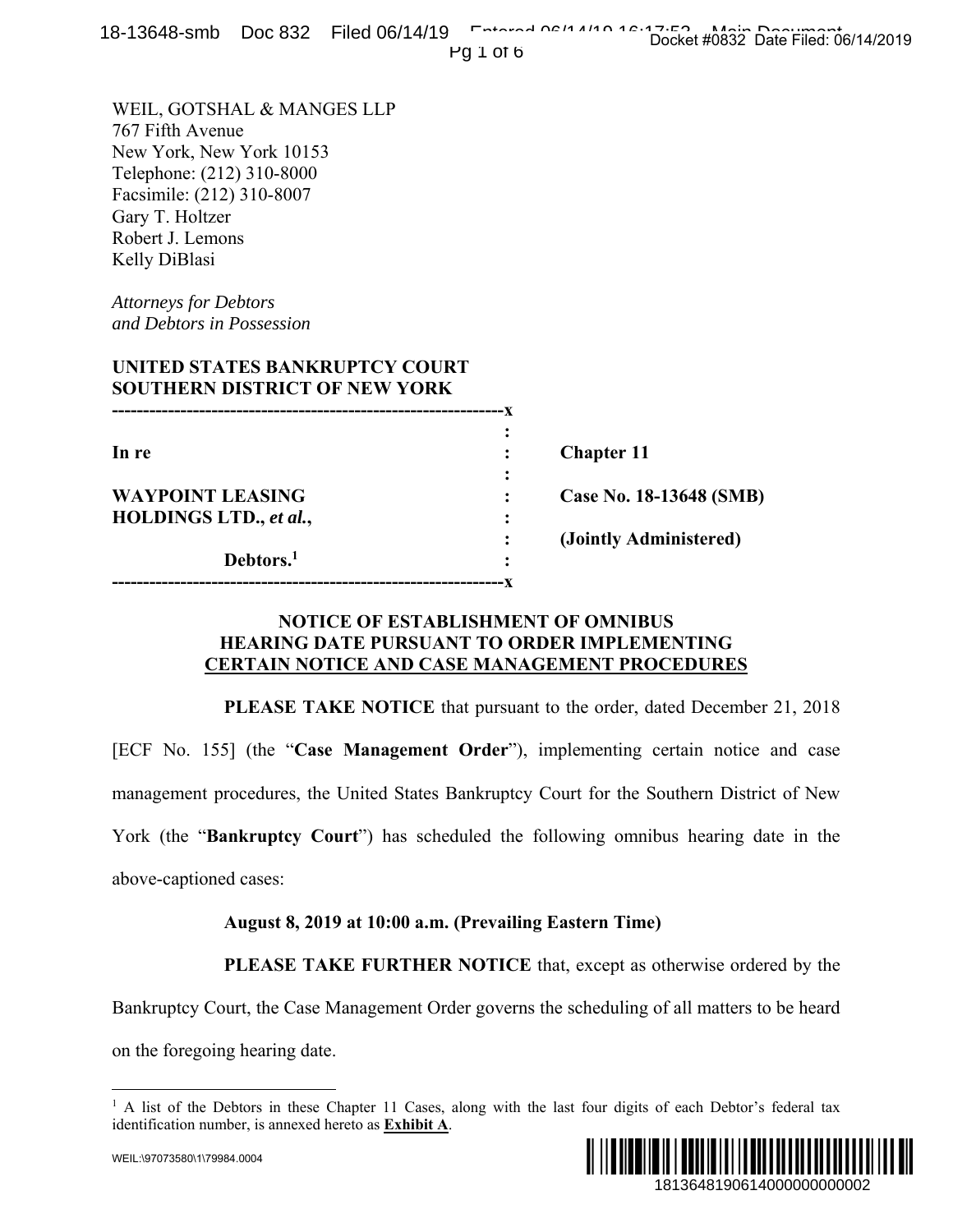#### 18-13648-smb Doc 832 Filed 06/14/19 Entered 06/14/19 16:17:53 Main Document Pg 2 of 6

**PLEASE TAKE FURTHER NOTICE** that the Omnibus Hearing will be held

before the Honorable Stuart M. Bernstein, United States Bankruptcy Judge, in Courtroom 723, United States Bankruptcy Court for the Southern District of New York, One Bowling Green, New York, New York 10004 unless otherwise ordered by the Bankruptcy Court.

Dated: June 14, 2019 New York, New York

> /s/ Kelly DiBlasi WEIL, GOTSHAL & MANGES LLP 767 Fifth Avenue New York, New York 10153 Telephone: (212) 310-8000 Facsimile: (212) 310-8007 Gary T. Holtzer Robert J. Lemons Kelly DiBlasi

*Attorneys for Debtors and Debtors in Possession*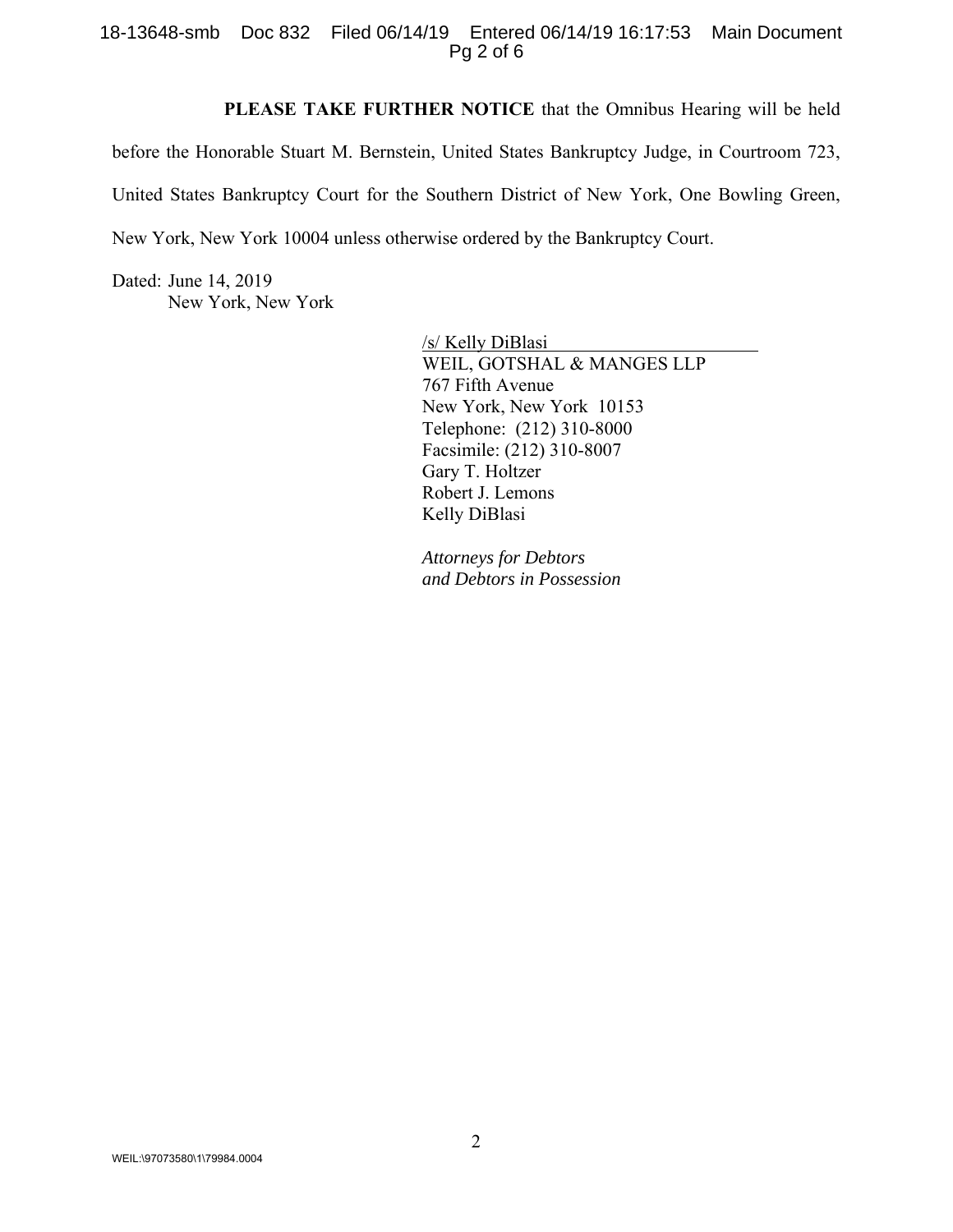18-13648-smb Doc 832 Filed 06/14/19 Entered 06/14/19 16:17:53 Main Document Pg 3 of 6

# **Exhibit A**

**Debtors**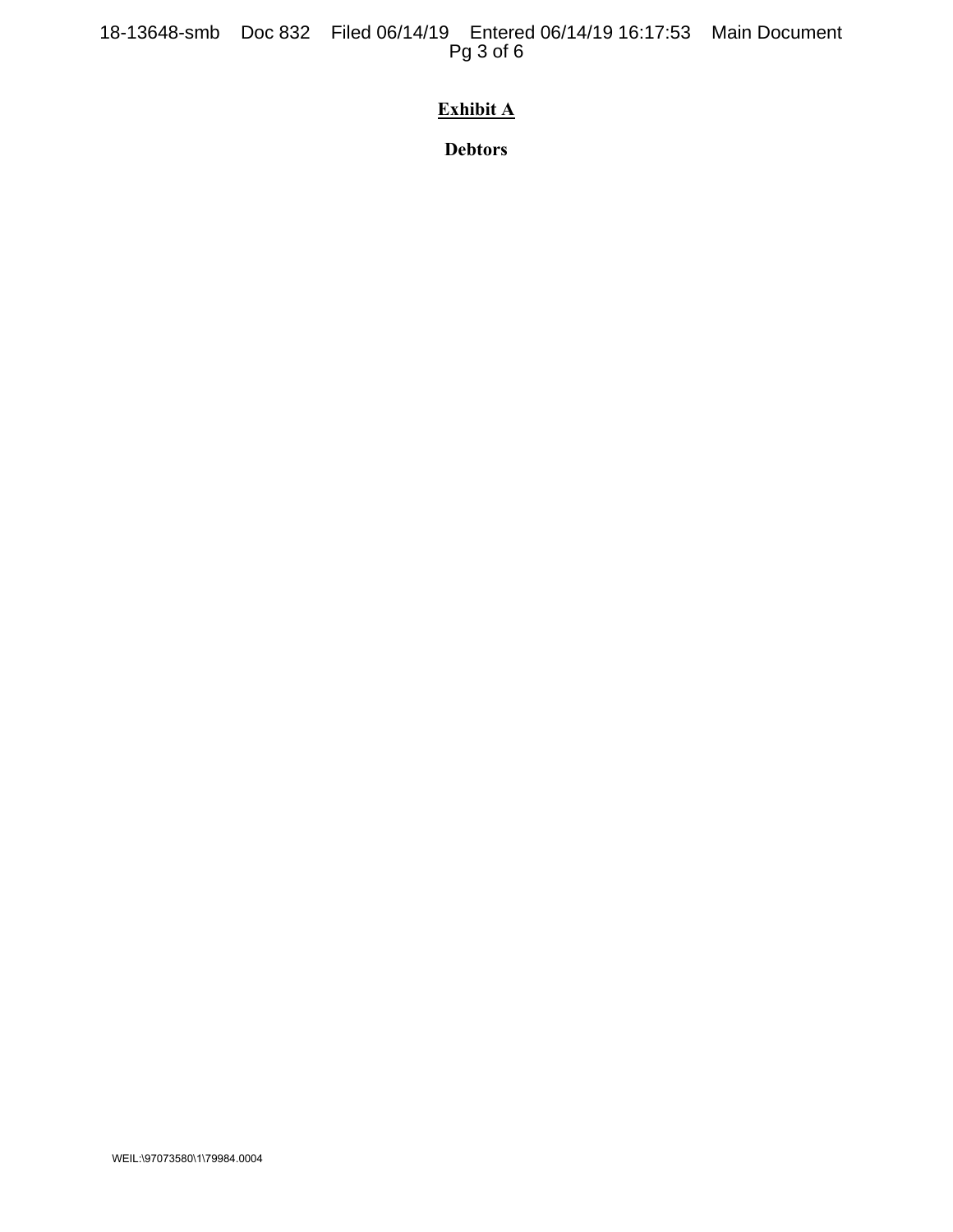# 18-13648-smb Doc 832 Filed 06/14/19 Entered 06/14/19 16:17:53 Main Document Pg 4 of 6

| <b>Debtor</b>                             | Last 4<br>Digits of<br><b>Tax ID</b><br><b>Number</b> | <b>Debtor</b>                                         | Last 4<br>Digits of<br><b>Tax ID</b><br><b>Number</b> |
|-------------------------------------------|-------------------------------------------------------|-------------------------------------------------------|-------------------------------------------------------|
| Waypoint Leasing Holdings Ltd.            | 2899                                                  | <b>MSN 760682 Trust</b>                               | N/A                                                   |
| Waypoint Leasing (Luxembourg)<br>S.à r.l. | 7041                                                  | Waypoint 2916 Business Trust                          | N/A                                                   |
| Waypoint Leasing (Ireland)<br>Limited     | 6600                                                  | <b>MSN 920062 Trust</b>                               | N/A                                                   |
| Waypoint Asset Co 10 Limited              | 2503                                                  | <b>MSN 920125 Trust</b>                               | N/A                                                   |
| MSN 2826 Trust                            | N/A                                                   | <b>MSN 9229 AS</b>                                    | 7652                                                  |
| MSN 2879 Trust                            | N/A                                                   | Waypoint Asset Co 3A Limited                          | 6687                                                  |
| Waypoint Asset Co 11 Limited              | 3073                                                  | <b>MSN 41371 Trust</b>                                | N/A                                                   |
| MSN 2905 Trust                            | N/A                                                   | Waypoint Asset Euro 1A Limited                        | 9804                                                  |
| Waypoint Asset Co 14 Limited              | 1585                                                  | Waypoint Asset Co 1K Limited                          | 2087                                                  |
| Waypoint Asset Co 15 Limited              | 1776                                                  | MSN 4469 Trust                                        | N/A                                                   |
| Waypoint Asset Co 3 Limited               | 3471                                                  | MSN 6655 Trust                                        | N/A                                                   |
| AE Helicopter (5) Limited                 | N/A                                                   | <b>Waypoint Leasing (Luxembourg)</b><br>Euro S.à r.l. | 8928                                                  |
| AE Helicopter (6) Limited                 | N/A                                                   | Waypoint Asset Co 1A Limited                          | 1208                                                  |
| <b>MSN 31141 Trust</b>                    | N/A                                                   | Waypoint Leasing Labuan 1A<br>Limited                 | 2299                                                  |
| <b>MSN 31492 Trust</b>                    | N/A                                                   | Waypoint Asset Co 1C Limited                          | 0827                                                  |
| <b>MSN 36458 Trust</b>                    | N/A                                                   | Waypoint Asset Co 1D Limited                          | 7018                                                  |
| <b>MSN 760543 Trust</b>                   | N/A                                                   | Waypoint Asset Co 1F Limited                          | 6345                                                  |
| <b>MSN 760551 Trust</b>                   | N/A                                                   | Waypoint Asset Co 1G Limited                          | 6494                                                  |
| <b>MSN 760581 Trust</b>                   | N/A                                                   | Waypoint Asset Co 1H Limited                          | 7349                                                  |
| <b>MSN 760628 Trust</b>                   | N/A                                                   | Waypoint Asset Co 1J Limited                          | 7729                                                  |
| <b>MSN 760631 Trust</b>                   | N/A                                                   | <b>MSN 20159 Trust</b>                                | N/A                                                   |
| MSN 6658 Trust                            | N/A                                                   | Waypoint Asset Funding 6 LLC                          | 4964                                                  |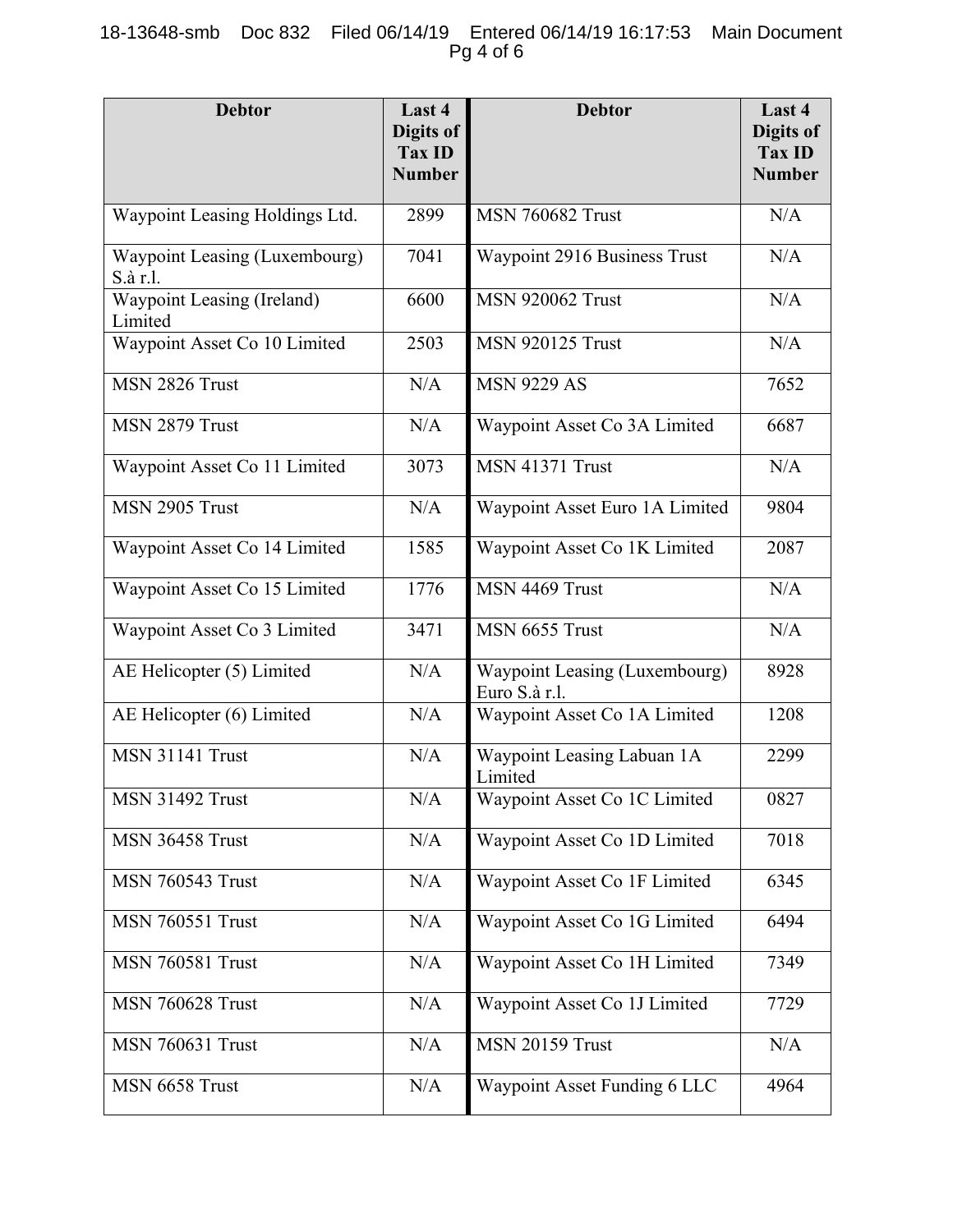# 18-13648-smb Doc 832 Filed 06/14/19 Entered 06/14/19 16:17:53 Main Document Pg 5 of 6

| <b>Debtor</b>                         | Last 4<br>Digits of<br><b>Tax ID</b><br><b>Number</b> | <b>Debtor</b>                        | Last 4<br>Digits of<br><b>Tax ID</b><br><b>Number</b> |
|---------------------------------------|-------------------------------------------------------|--------------------------------------|-------------------------------------------------------|
| Waypoint 760626 Business Trust        | N/A                                                   | Waypoint Asset Co 7 Limited          | 9689                                                  |
| MSN 7152 Trust                        | N/A                                                   | Waypoint Asset Euro 7A Limited       | 2406                                                  |
| MSN 7172 Trust                        | N/A                                                   | Waypoint Asset Co 8 Limited          | 2532                                                  |
| Waypoint Asset Funding 3 LLC          | 4960                                                  | MSN 31041 Trust                      | N/A                                                   |
| Waypoint Asset Malta Ltd              | 5348                                                  | <b>MSN 31203 Trust</b>               | N/A                                                   |
| Waypoint Leasing Labuan 3A<br>Limited | 8120                                                  | <b>MSN 31578 Trust</b>               | N/A                                                   |
| Waypoint Leasing UK 3A Limited        | 0702                                                  | <b>MSN 760617 Trust</b>              | N/A                                                   |
| Waypoint Asset Co 4 Limited           | 0301                                                  | <b>MSN 760624 Trust</b>              | N/A                                                   |
| Waypoint Asset Co 5 Limited           | 7128                                                  | <b>MSN 760626 Trust</b>              | N/A                                                   |
| Waypoint Leasing Services LLC         | 8965                                                  | <b>MSN 760765 Trust</b>              | N/A                                                   |
| <b>MSN 14786 Trust</b>                | N/A                                                   | <b>MSN 920063 Trust</b>              | N/A                                                   |
| MSN 2047 Trust                        | N/A                                                   | <b>MSN 920112 Trust</b>              | N/A                                                   |
| MSN 2057 Trust                        | N/A                                                   | Waypoint 206 Trust                   | N/A                                                   |
| Waypoint Asset Co 5B Limited          | 2242                                                  | Waypoint 407 Trust                   | N/A                                                   |
| Waypoint Leasing UK 5A Limited        | 1970                                                  | Waypoint Asset Euro 1B Limited       | 3512                                                  |
| Waypoint Asset Co 6 Limited           | 8790                                                  | Waypoint Asset Euro 1C Limited       | 1060                                                  |
| <b>MSN 31042 Trust</b>                | N/A                                                   | <b>MSN 20012 Trust</b>               | N/A                                                   |
| <b>MSN 31295 Trust</b>                | N/A                                                   | <b>MSN 20022 Trust</b>               | N/A                                                   |
| <b>MSN 31308 Trust</b>                | N/A                                                   | <b>MSN 20025 Trust</b>               | N/A                                                   |
| <b>MSN 920119 Trust</b>               | N/A                                                   | <b>MSN 920113 Trust</b>              | N/A                                                   |
| Waypoint Asset Funding 8 LLC          | 4776                                                  | Waypoint Asset Co Germany<br>Limited | 5557                                                  |
| Waypoint Leasing UK 8A Limited        | 2906                                                  | <b>MSN 31046 Trust</b>               | N/A                                                   |